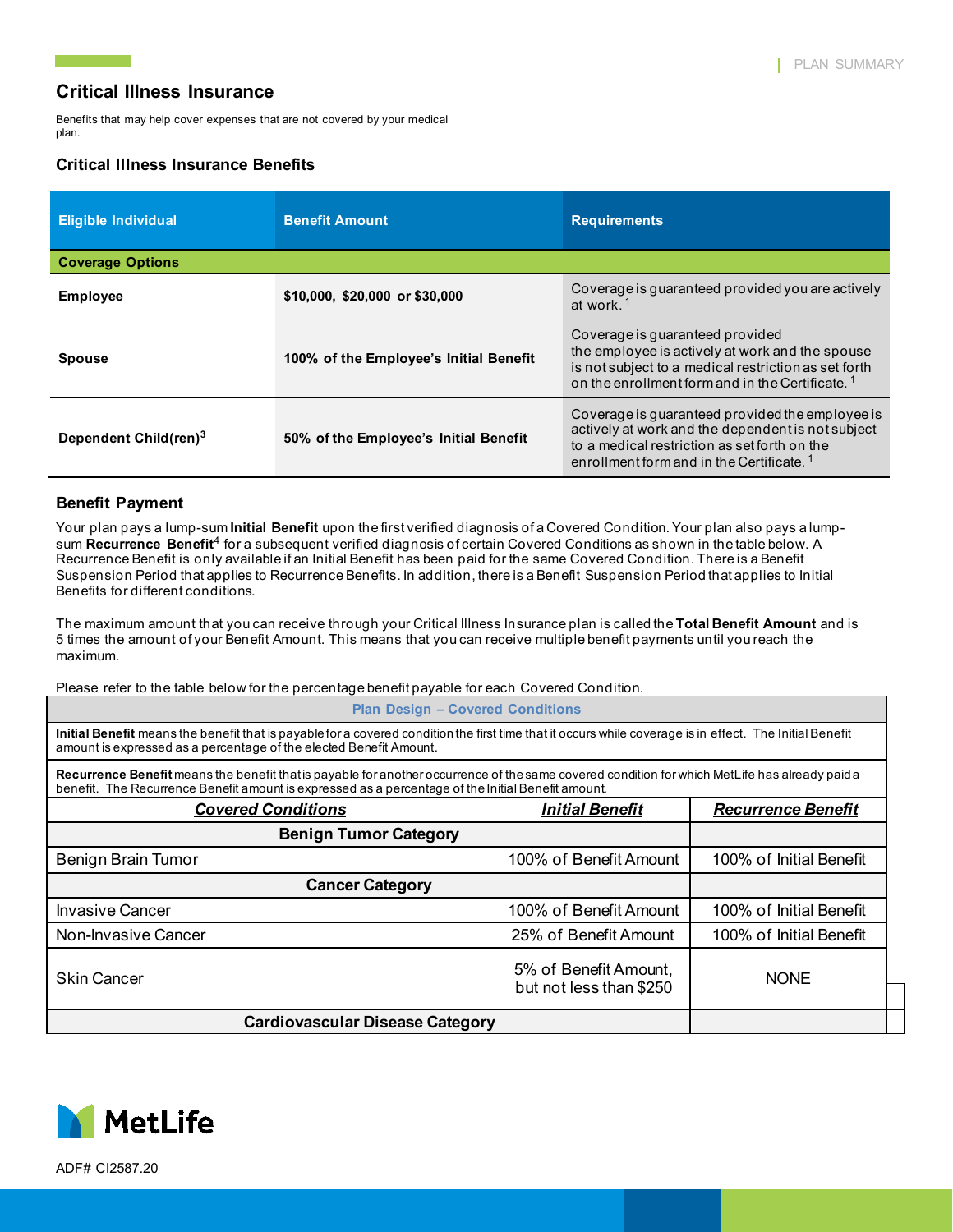$\mathbb{R}^n \times \mathbb{R}^n$ 

| Coronary Artery Bypass Graft (CABG) -<br>where surgery involving either a median sternotomy or<br>minimally invasive procedure is performed | 50% of Benefit Amount  | 100% of Initial Benefit |
|---------------------------------------------------------------------------------------------------------------------------------------------|------------------------|-------------------------|
| <b>Childhood Disease Category</b>                                                                                                           |                        |                         |
| Cerebral Palsy                                                                                                                              | 100% of Benefit Amount | <b>NONE</b>             |
| Cleft Lip or Cleft Palate                                                                                                                   | 100% of Benefit Amount | <b>NONE</b>             |
| <b>Cystic Fibrosis</b>                                                                                                                      | 100% of Benefit Amount | <b>NONE</b>             |
| Diabetes (Type 1)                                                                                                                           | 100% of Benefit Amount | <b>NONE</b>             |
| Down Syndrome                                                                                                                               | 100% of Benefit Amount | <b>NONE</b>             |
| Sickle Cell Anemia                                                                                                                          | 100% of Benefit Amount | <b>NONE</b>             |
| Spina Bifida                                                                                                                                | 100% of Benefit Amount | <b>NONE</b>             |
| <b>Functional Loss Category</b>                                                                                                             |                        |                         |
| Coma                                                                                                                                        | 100% of Benefit Amount | 100% of Initial Benefit |
| Loss of: Ability to Speak; Hearing; or Sight                                                                                                | 100% of Benefit Amount | <b>NONE</b>             |
| Paralysis of 2 or more limbs                                                                                                                | 100% of Benefit Amount | <b>NONE</b>             |
| <b>Heart Attack Category</b>                                                                                                                |                        |                         |
| <b>Heart Attack</b>                                                                                                                         | 100% of Benefit Amount | 100% of Initial Benefit |
| <b>Sudden Cardiac Arrest</b>                                                                                                                | 100% of Benefit Amount | <b>NONE</b>             |
| <b>Infectious Disease Category</b>                                                                                                          |                        |                         |
| For a benefit to be payable, the covered person must have been treated for the disease in a hospital for 5 consecutive days.                |                        |                         |
| <b>Bacterial Cerebrospinal Meningitis</b>                                                                                                   | <b>NONE</b>            |                         |
| COVID-19                                                                                                                                    | 25% of Benefit Amount  | <b>NONE</b>             |
| Diphtheria                                                                                                                                  | 25% of Benefit Amount  | <b>NONE</b>             |
| Encephalitis                                                                                                                                | 25% of Benefit Amount  | <b>NONE</b>             |
| Legionnaire's Disease                                                                                                                       | 25% of Benefit Amount  | <b>NONE</b>             |
| Malaria                                                                                                                                     | 25% of Benefit Amount  | <b>NONE</b>             |
| <b>Necrotizing Fasciitis</b>                                                                                                                | 25% of Benefit Amount  | <b>NONE</b>             |
| Osteomyelitis                                                                                                                               | 25% of Benefit Amount  | <b>NONE</b>             |
| Rabies                                                                                                                                      | 25% of Benefit Amount  | <b>NONE</b>             |
| <b>Tetanus</b>                                                                                                                              | 25% of Benefit Amount  | <b>NONE</b>             |
| Tuberculosis                                                                                                                                | 25% of Benefit Amount  | <b>NONE</b>             |
| <b>Kidney Failure Category</b>                                                                                                              |                        |                         |
| <b>Kidney Failure</b>                                                                                                                       | 100% of Benefit Amount | <b>NONE</b>             |
| <b>Major Organ Transplant Category</b>                                                                                                      |                        |                         |
| Major Organ Transplant<br>For bone marrow, heart, lung, pancreas, and liver                                                                 | 100% of Benefit Amount | <b>NONE</b>             |
| <b>Occupational Exposure Category</b>                                                                                                       |                        |                         |
| Occupational HIV                                                                                                                            | 25% of Benefit Amount  | <b>NONE</b>             |
| <b>Progressive Disease Category</b>                                                                                                         |                        |                         |
| <b>ALS</b>                                                                                                                                  | 100% of Benefit Amount | <b>NONE</b>             |

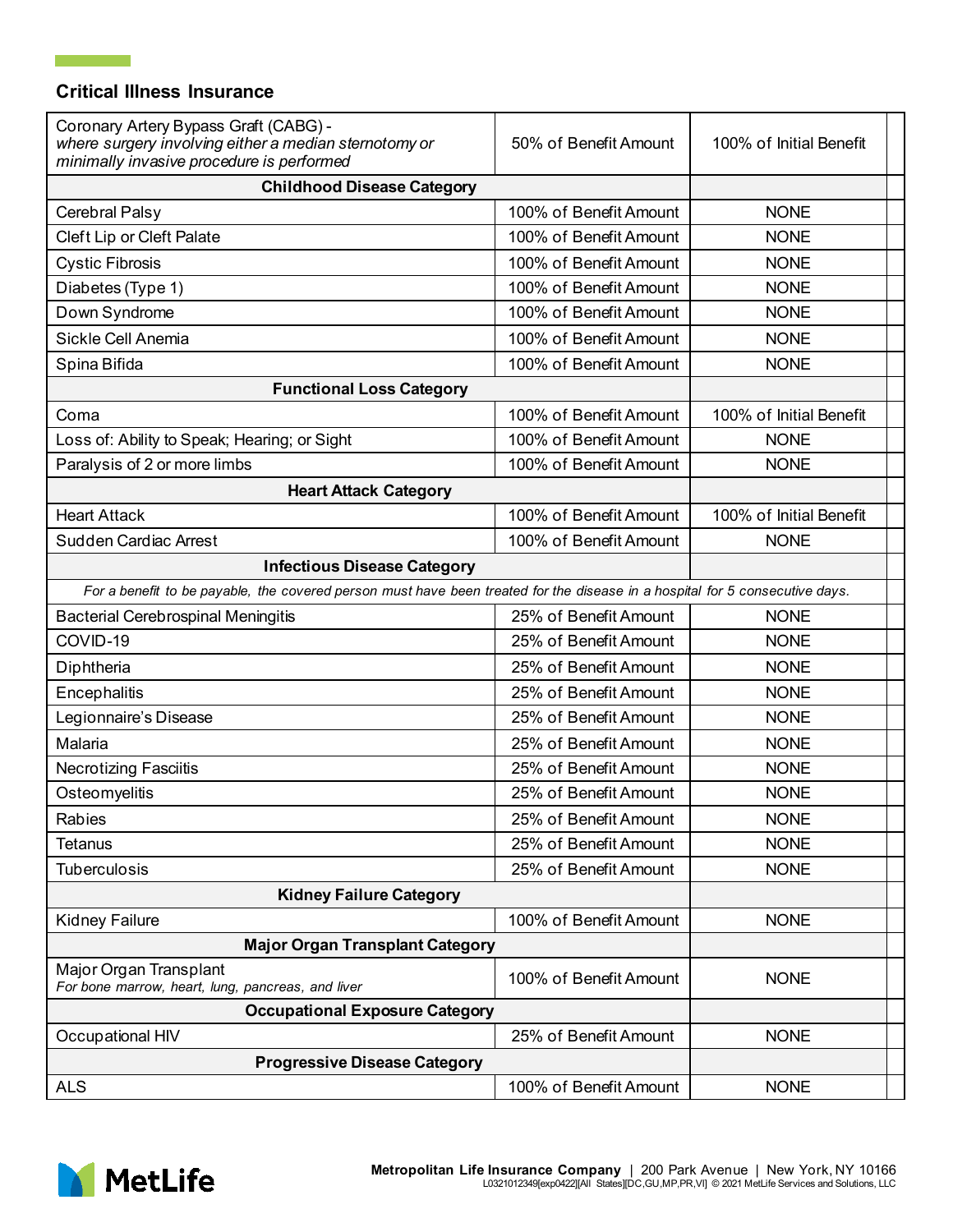| Alzheimer's Disease                | 100% of Benefit Amount | <b>NONE</b>             |
|------------------------------------|------------------------|-------------------------|
| Multiple Sclerosis                 | 100% of Benefit Amount | <b>NONE</b>             |
| <b>Muscular Dystrophy</b>          | 100% of Benefit Amount | <b>NONE</b>             |
| Parkinson's Disease (Advanced)     | 100% of Benefit Amount | <b>NONE</b>             |
| Systemic Lupus Erythematosus (SLE) | 100% of Benefit Amount | <b>NONE</b>             |
| <b>Severe Burn Category</b>        |                        |                         |
| Severe Burn                        | 100% of Benefit Amount | 100% of Initial Benefit |
| <b>Stroke Category</b>             |                        |                         |
| <b>Stroke</b>                      | 100% of Benefit Amount | 100% of Initial Benefit |

#### \* Notes Regarding Covered Conditions

MetLife will not pay a benefit for a Covered Condition that is diagnosed prior to the coverage effective date.

- Alzheimer's Disease Please review the Outline of Coverage/Disclosure Document for specific information about Alzheimer's disease.
- Cancer Please review the certificate for specific information about cancer benefits. In most states, not all types of cancer are covered.
- Heart Attack The Heart Attack Covered Condition pays a benefit for the occurrence of a myocardial infarction, subject to the terms of the certificate. A myocardial infarction does not include sudden cardiac arrest.
- Infectious Disease Covered Condition Category For an Infectious Disease Category benefit to be payable, the covered person must have been treated for the disease in a hospital for a consecutive number of days as specified in the certificate.
- Major Organ Transplant In most states, we will not pay a Major Organ Transplant benefit if a covered person is placed on the organ transplant list prior to coverage taking effect and subsequently undergoes a transplant procedure for the same organ while coverage is in effect. Covered organs may vary by state; refer to the Certificate for details. In some states, the condition is Major Organ Failure.
- Stroke In certain states, the Covered Condition is Severe Stroke.
- The following benefits are not available in all states. Please review the Disclosure Statement or Outline of Coverage/Disclosure Document for details.
	- Coma
	- o Loss of: Ability to Speak; Hearing; or Sight
	- o Paralysis<br>o Severe B
	- Severe Burn

**Health Screening Benefit**MetLife will provide an annual benefit of \$75 per calendar year for taking one of the eligible screening/prevention measures. The Health Screening Benefit is not available in certain states. Please review your Disclosure Statement or Outline of Coverage/Disclosure Document for specific state variations and exclusions around this benefit.

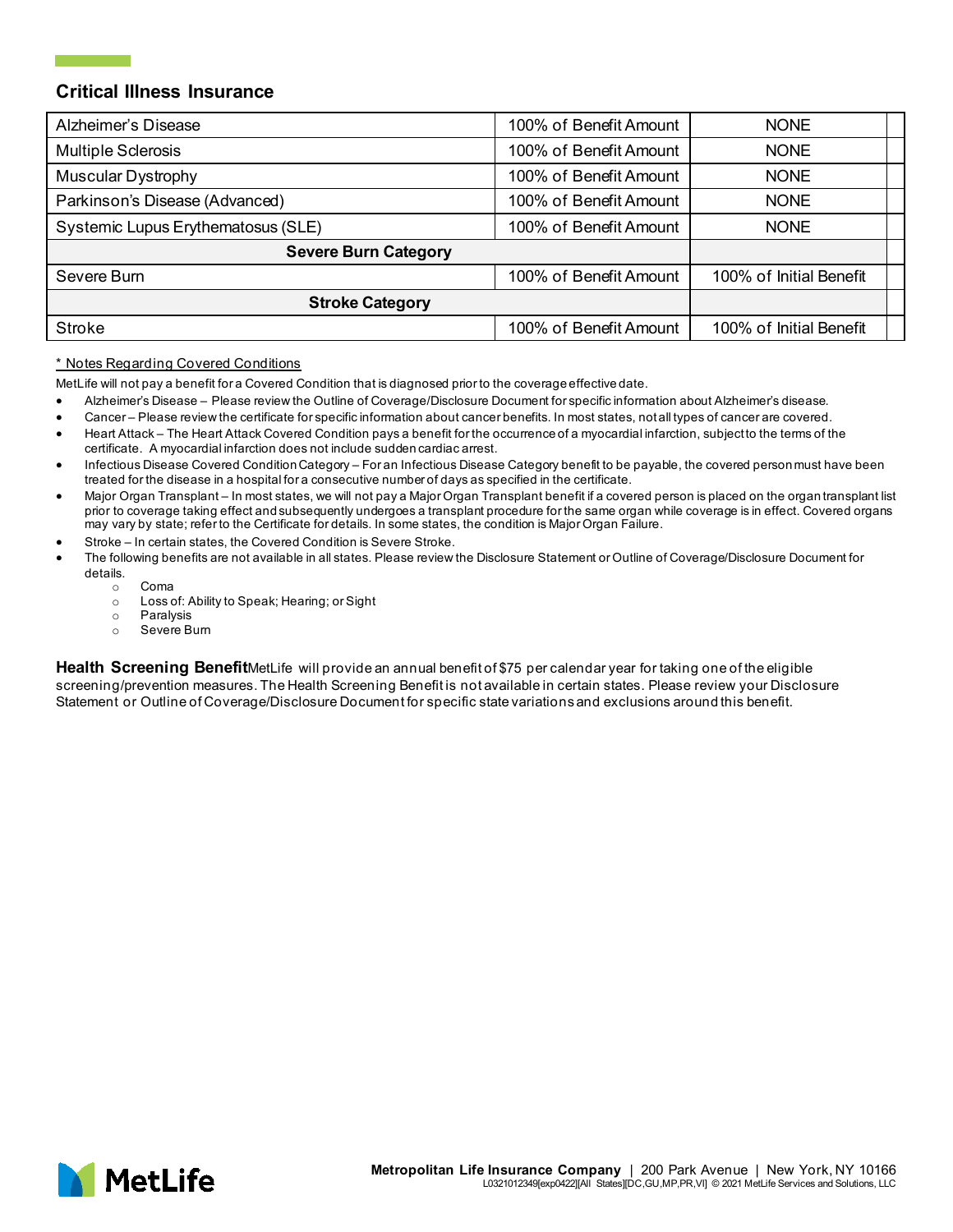$\mathcal{L}(\mathcal{L})$  and  $\mathcal{L}(\mathcal{L})$ 

|                     | <b>Critical Illness Biweekly Premium For: \$10,000 of Coverage</b> |                                    |                                      |                                          |
|---------------------|--------------------------------------------------------------------|------------------------------------|--------------------------------------|------------------------------------------|
| <b>Employee Age</b> | <b>Employee</b><br>Only                                            | <b>Employee +</b><br><b>Spouse</b> | <b>Employee +</b><br><b>Children</b> | <b>Employee + Spouse</b><br>+ Child(ren) |
| $25$                | \$2.58                                                             | \$5.22                             | \$4.29                               | \$6.92                                   |
| $25 - 29$           | \$2.86                                                             | \$5.82                             | \$4.57                               | \$7.52                                   |
| $30 - 34$           | \$3.37                                                             | \$6.92                             | \$5.08                               | \$8.58                                   |
| $35 - 39$           | \$4.06                                                             | \$8.26                             | \$5.72                               | \$9.92                                   |
| $40 - 44$           | \$5.31                                                             | \$10.85                            | \$7.02                               | \$12.55                                  |
| $45 - 49$           | \$7.38                                                             | \$14.72                            | \$9.09                               | \$16.43                                  |
| $50 - 54$           | \$10.89                                                            | \$20.86                            | \$12.55                              | \$22.52                                  |
| $55 - 59$           | \$15.51                                                            | \$28.66                            | \$17.17                              | \$30.37                                  |
| $60 - 64$           | \$22.11                                                            | \$40.94                            | \$23.77                              | \$42.60                                  |
| $65 - 69$           | \$32.49                                                            | \$58.48                            | \$34.15                              | \$60.18                                  |
| $70 - 74$           | \$43.98                                                            | \$82.38                            | \$45.65                              | \$84.09                                  |
| $75 +$              | \$58.43                                                            | \$111.28                           | \$60.09                              | \$112.98                                 |
|                     | Biweekly Premium For: \$20,000 of Coverage                         |                                    |                                      |                                          |
|                     |                                                                    |                                    |                                      |                                          |
| <b>Employee Age</b> | <b>Employee</b><br>Only                                            | <b>Employee +</b><br><b>Spouse</b> | <b>Employee +</b><br><b>Children</b> | <b>Employee + Spouse</b><br>+ Child(ren) |
| $25$                | \$5.17                                                             | \$10.43                            | \$8.58                               | \$13.85                                  |
| $25 - 29$           | \$5.72                                                             | \$11.63                            | \$9.14                               | \$15.05                                  |
| $30 - 34$           | \$6.74                                                             | \$13.85                            | \$10.15                              | \$17.17                                  |
| $35 - 39$           | \$8.12                                                             | \$16.52                            | \$11.45                              | \$19.85                                  |
| $40 - 44$           | \$10.62                                                            | \$21.69                            | \$14.03                              | \$25.11                                  |
| $45 - 49$           | \$14.77                                                            | \$29.45                            | \$18.18                              | \$32.86                                  |
| $50 - 54$           | \$21.78                                                            | \$41.72                            | \$25.11                              | \$45.05                                  |
| $55 - 59$           | \$31.02                                                            | \$57.32                            | \$34.34                              | \$60.74                                  |
| $60 - 64$           | \$44.22                                                            | \$81.88                            | \$47.54                              | \$85.20                                  |
| $65 - 69$           | \$64.98                                                            | \$116.95                           | \$68.31                              | \$120.37                                 |
| $70 - 74$           | \$87.97                                                            | \$164.77                           | \$91.29                              | \$168.18                                 |

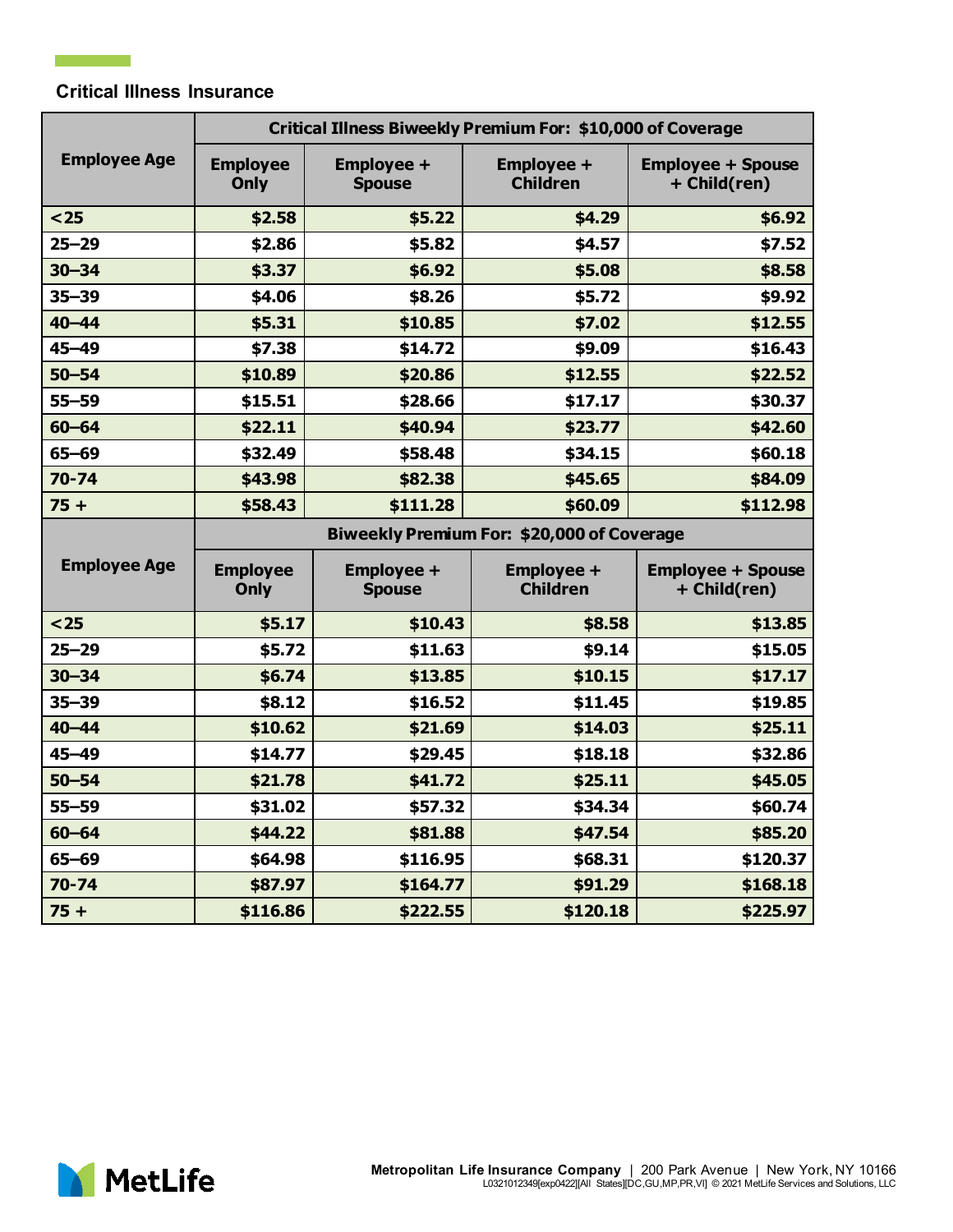|                     | Biweekly Premium For: \$30,000 of Coverage |                                    |                                      |                                          |
|---------------------|--------------------------------------------|------------------------------------|--------------------------------------|------------------------------------------|
| <b>Employee Age</b> | <b>Employee</b><br>Only                    | <b>Employee +</b><br><b>Spouse</b> | <b>Employee +</b><br><b>Children</b> | <b>Employee + Spouse</b><br>+ Child(ren) |
| $25$                | \$7.75                                     | \$15.65                            | \$12.88                              | \$20.77                                  |
| $25 - 29$           | \$8.58                                     | \$17.45                            | \$13.71                              | \$22.57                                  |
| $30 - 34$           | \$10.11                                    | \$20.77                            | \$15.23                              | \$25.75                                  |
| $35 - 39$           | \$12.18                                    | \$24.78                            | \$17.17                              | \$29.77                                  |
| $40 - 44$           | \$15.92                                    | \$32.54                            | \$21.05                              | \$37.66                                  |
| 45-49               | \$22.15                                    | \$44.17                            | \$27.28                              | \$49.29                                  |
| $50 - 54$           | \$32.68                                    | \$62.58                            | \$37.66                              | \$67.57                                  |
| $55 - 59$           | \$46.52                                    | \$85.98                            | \$51.51                              | \$91.11                                  |
| $60 - 64$           | \$66.32                                    | \$122.82                           | \$71.31                              | \$127.80                                 |
| $65 - 69$           | \$97.48                                    | \$175.43                           | \$102.46                             | \$180.55                                 |
| $70 - 74$           | \$131.95                                   | \$247.15                           | \$136.94                             | \$252.28                                 |
| $75+$               | \$175.29                                   | \$333.83                           | \$180.28                             | \$338.95                                 |

### **Questions & Answers**

- **Q. Who is eligible to enroll for this critical illness coverage?**
- **A. You are eligible to enroll yourself and your eligible family members!5** You need to enroll during your Enrollment Period and to be actively at work for your coverage to be effective.
- **Q. How do I pay for my critical illness coverage?**
- **A. Premiums will be paid through payroll deduction,** so you don't have to worry about writing a check or missing a payment.
- **Q. What happens if my employment status changes? Can I take my coverage with me?**
- **A. Yes, you can take your coverage with you.<sup>6</sup>** You will need to continue to pay your premiums to keep your coverage in force. Your coverage will only end if you stop paying your premium or if your employer offers you similar coverage with a different insurance carrier.
- **Q. Who do I call for assistance?**
- **A. Contact a MetLife Customer Service Representative at 1 800- GET-MET8 (1-800-438-6388), Monday through Friday from 8:00 a.m. to 8:00 p.m., EST. Or visit our website:** *mybenefits.metlife.com***.**



<sup>1</sup> Coverage is guaranteed provided (1) the employee is actively at work and (2) dependents are not subject to medical restrictions as set forth on the enrollment form and in the Certificate. Some states require the insured to have medical coverage.  $^3$  Dependent Child coverage varies by state. Please contact MetLife for more information.

<sup>&</sup>lt;sup>4</sup> Review the Disclosure Document or Outline of Coverage/Disclosure Document for information on which Covered Condition may be eligible for a Recurrence Benefit. There may be a Benefit Suspension Period between recurrences of the same Covered Condition, as well as occurrences of different Covered Conditions. There may be a limitation on the number of Recurrence Benefits payable per Covered Condition. We will not pay a benefit for a Covered Condition that is subject to a Benefit Suspension Period. If a Recurrence Benefit is payable for a Cancer Covered Condition, we will not pay such benefit unless the Covered Person has not had symptoms of or been treated for the same cancer for which we paid a benefit during the Treatment Free Period.<br><sup>5</sup> Eligible Family Members means all persons eligible for coverage as defined in the Certificate.

<sup>&</sup>lt;sup>6</sup> Eligibility for portability through the Continuation of Insurance with Premium Payment provision may be subject to certain eligibility requirements and limitations. For more information, contact your MetLife representative.